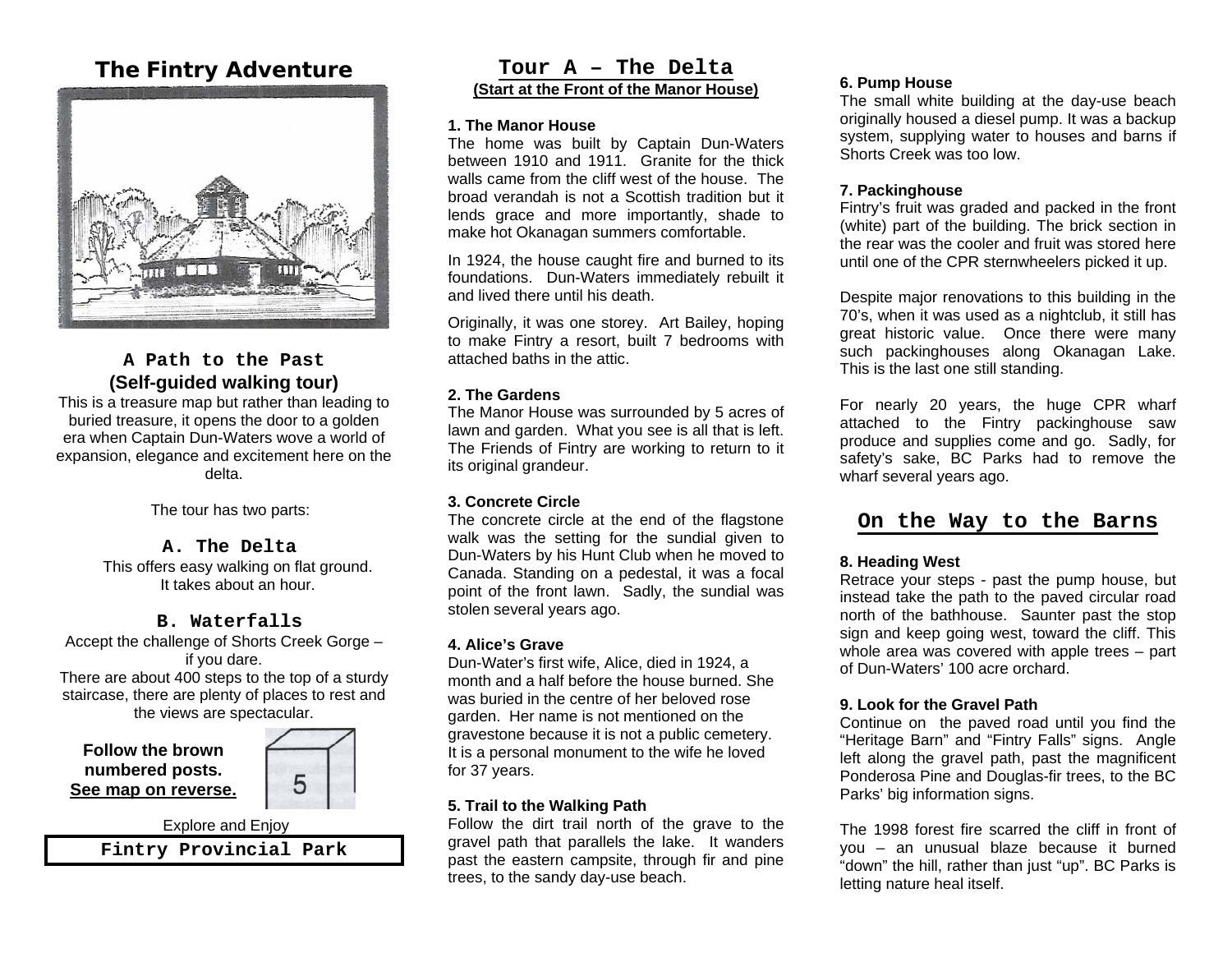

#### **10. Follow the Foot of the Cliff**

Carefully cross the main road and continue along the gravel path running at the base of the cliff towards the heritage barn complex.

#### **11. Concrete Fire Hose Storage Shelters**

There are 3 of these small, structures in the barn area. They were used to store hoses for Dun-Waters' fire-fighting system.

# **12. Granary and Hayshed**

Using waterpower to turn a grinding wheel inside the granary, Dun-Waters ground grain and mixed feed for his cows, horses, pigs and chickens.

Hay was harvested at his "High Farm" further back in the hills along Shorts Creek, then stored under this open-sided structure until it was needed

### **13. The Octagonal Dairy Barn**

This architect-designed, 8-sided barn is the only multi-sided barn in B.C. With its central silo, ring of cattle stanchions, pens and running water, it was efficient and work saving but much more expensive to build. The roofed, concrete extension is a manure pit. It allowed wastes to be collected from the barn and used for fertilizer.

This was home for Dun-Waters' champion Ayrshire dairy cattle from 1924 until Fairbridge Farm School, the philanthropic group that inherited the estate, closed in 1948

# **14. The Horse Barn**

Dun-Waters always had horses. He used draft animals for pulling wagons, sleighs and one of his unusual hobbies – pulling stumps. He also kept saddle and pack horses for pleasure riding and hunting trips.

# **On the Way to the Falls**

# **15. Small Shed**

The purpose of this building is unknown but it was undoubtedly built from wood sawn on site. Marks on the boards prove Dun-Waters had a good sawyer – a man who kept his saw blades very sharp.

# **16. Bunk House (for unmarried men)**

This building must have been built in stages. The side near the trail is well constructed – the end near the creek was just slapped together. The men ate all meals at Gray's home, which has since burned down.